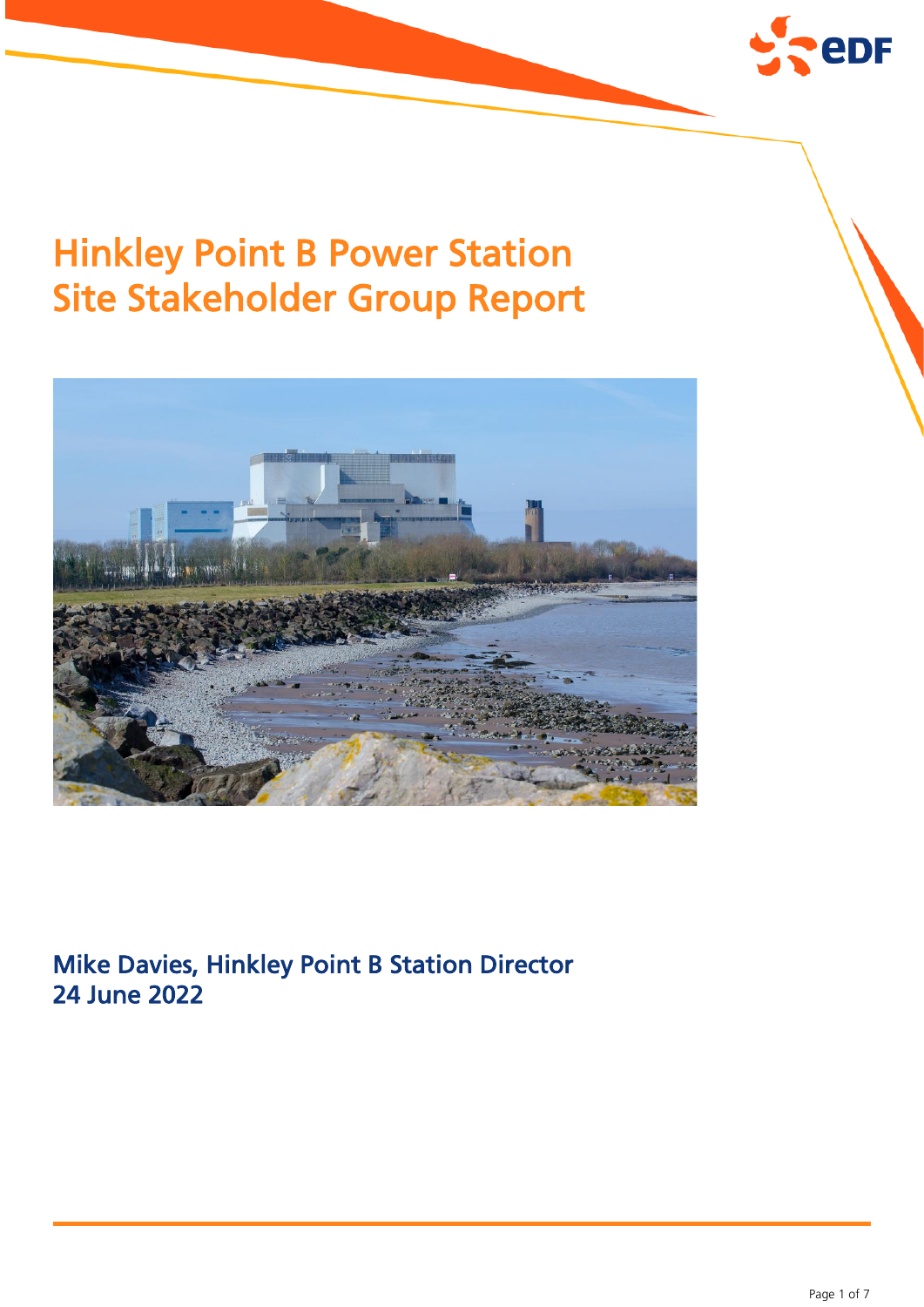

## 1. Safety and station issues

On behalf of the team at Hinkley Point B, thank you for giving me the opportunity to present my report and operational update.

The next month is very symbolic and defining in the history of Hinkley Point B. In fact, this is the last Site Stakeholder Group meeting with both reactors on-load, as after 46 years of generating zero carbon electricity in the South West, the station will very shortly be shuting down both reactors for the final time. Reactor 4 is due to be shutdown on Wednesday 6 July at 10:00 hours, and Reactor 3 will closely follow on Wednesday 1 August at 10:00 hours. This will bring to an end 60 years of nuclear electricity generation in the South West until Hinkley Point C starts up in a few years.



Even though we have been planning for this for many months now, there will undoubtedly be some sadness when the day finally comes. I am sure some will shed a tear when the turbines wind down on their respective shutdown dates; however, we still have so much to be proud of. Hinkley Point B is the oldest and most productive nuclear power station in the UK, and we have made a massive contribution to the country's energy needs over the past six decades.

As reported in May, we moved back the original end of generation dates for both reactors following some unexpected plant shutdowns. You will recall we set these dates based on calculations of the impact of ongoing generation on the reactor cores. However, while writing the safety case to justify these operations we built in some margins as a contingency, which would allow us a little extra generation time in case of such scenarios – see shutdowns below.

I mentioned the double reactor shutdown during *Storm Eunice* at our February meeting. Following the required grid washing activities to remove the salt and other dust sediment from the electrical insulators caused by the wind, reactor 3 was returned to service on Friday 25 February and reactor 4 was returned to service on Wednesday 2 March.

We also had two short unplanned automatic shutdowns on reactor 3 following faults with flexible control fluid hoses on the turbine. The first shutdown was between 5 March and 10 March, and the second shutdown between 7 May and 14 May. Following a thorough investigation, the faults were traced to crimping arrangements on the flexible hoses, and we subsequently identified and replaced other hoses which could have developed a similar fault.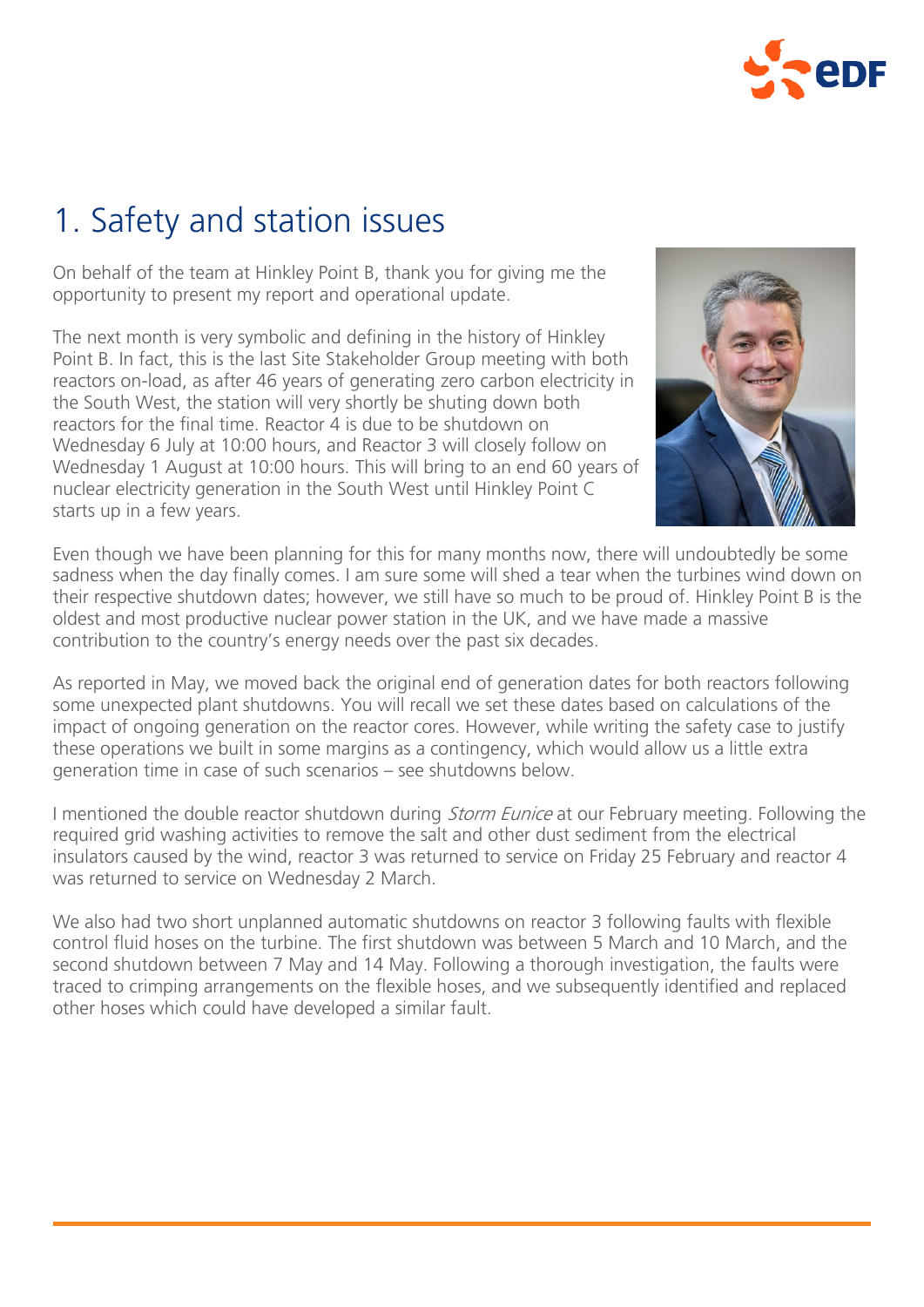

Station output for the period between 13 February 2022 and 12 June 2022 was 2.305 terawatt hours (TWh). A terawatt hour is a measurement of electrical energy consumption and is equivalent to a trillion watts consumed in one hour. After generating over 310 TWh of electricity, we have now started generating our final ever terawatt of electricity before shutdown.

As we transition into the next phase of the power station's operational life of defueling, our safety performance continues to be fleet leading in some areas and comparable to some of the best performing nuclear power plants in the world. There have not been any top tier safety events at the power station since the last meeting, and it has now been over 15 years since our last Nuclear Reportable Event, over six years since the station's last lost time incident to a member of staff, and over two and a half years since the last lost time incident to a contract partner. Since the February meeting, there have been six minor first aid injuries at the site, all of a very minor nature.

We are doing everything we can to ensure we have a smooth transition into defueling, and we are continuing to work very closely and engage with our staff and trade unions about our defueling plans. We have spoken to all of our employees on an individual basis about their aspirations for the future, and I am pleased to report all employees who want to remain at Hinkley Point B for defueling will do so. There will not be any compulsory redundancies.

We are also actively preparing the plant for defueling, and following the final shutdown of reactor 4 on Wednesday 6 July, we immediately start a pre-defueling outage (PDO) on the unit. The outage is expected to last for approximately 10 weeks, and the purpose of this PDO is to fulfil regulatory requirements, implement mandatory defueling safety cases work and to undertake maintenance to maximise plant reliability, for safe and continuous defueling operations through to Fuel Free Verification (FFV). An additional 180 contract partners will help us with this work programme, and this compares with up to 1,200 extra workers who used to support us with our normal statutory outages. We have 3,500 planned tasks to complete during the PDO, and again this compares with 12,000 tasks which we have typically seen previously during our statutory outages.

During the reporting period and as we edge ever closer to end of generation, the station executive team have been privileged and proud to welcome a number of VIPs to the site. Visitors have included: Simone Rossi - EDF Chief Executive Officer, Energy Minister - Greg Hands, MPs from the Nuclear All Party Parliamentary Group (Virginia Crosbie – MP for Ynys Môn, Bill Esterson – MP for Sefton Central, Chris Green – MP for Bolton West & Atherton, Suzanne Webb – MP for Stourbridge, and John Whittingdale – MP for Maldon), and Dr Thomas Waite – Deputy Chief Medical Officer for England

In the past month we have also held two special open days for Hinkley Point B workers and their families. Over 380 people attended, and due to the demand, a third event will be held in July. A great time was had by all, and following a site tour, families indulged in the refreshments available and took part in a Ping Pong Pants challenge for Prostate Cancer UK. There was also an opportunity to see at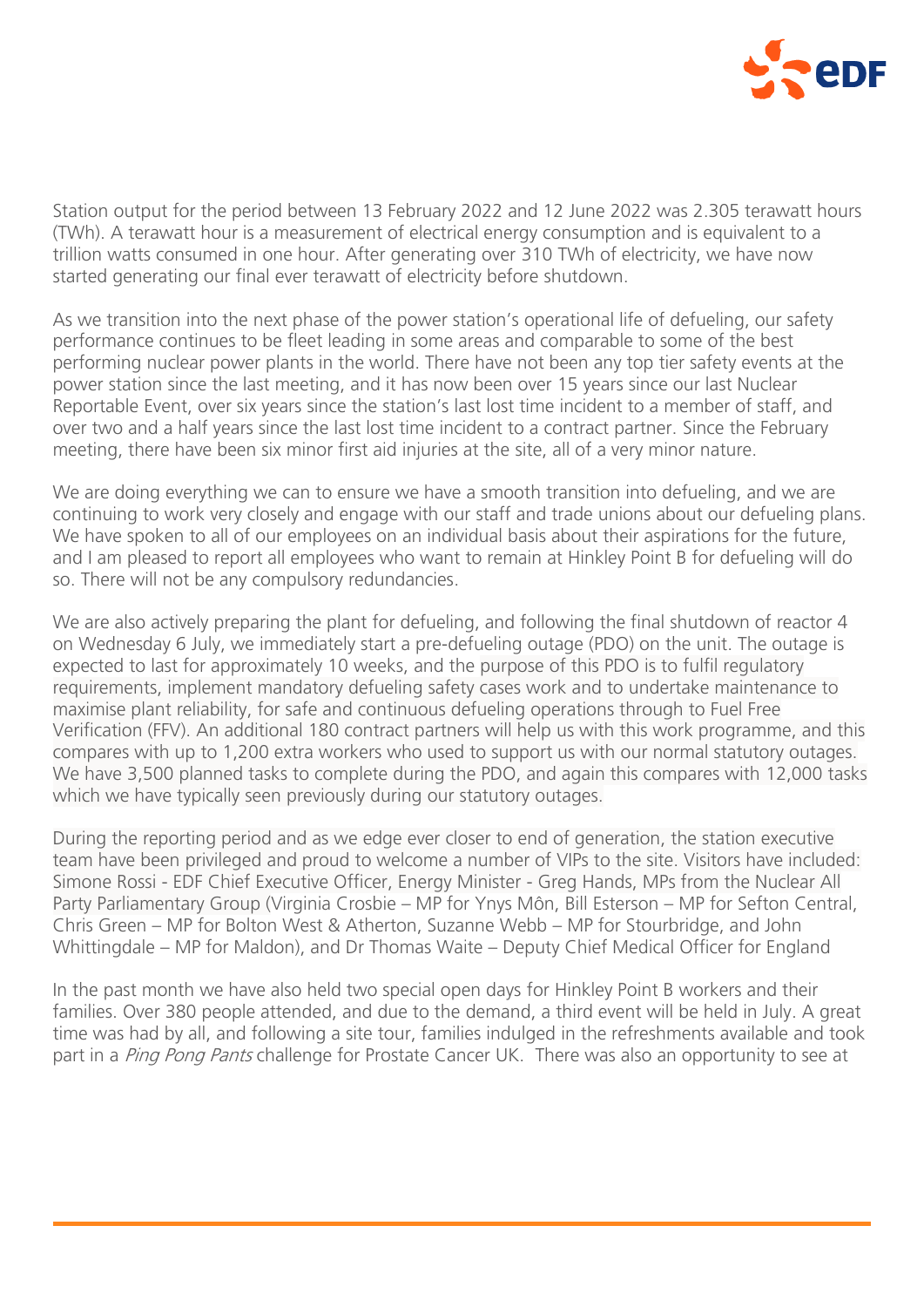

first hand one of our fire appliances, some of our Civil Nuclear Constabulary (CNC) vehicles, and one of our new fuel flask transporters.

Talking about site visits, I am really looking forward to inviting and welcoming Site Stakeholder Group members to the station on Friday 22 July (10am to 1pm). More information will follow after the meeting.

### 2. Environmental update

Following on from the generator transformer 7 event on 19 August 2021, a number of enhancements have been implemented to improve the sump defences in the event of an oil loss. Additionally, the emergency response procedures are now more robust and include time at risk indicators with respect to fire water management. The damaged transformer phase tank has now been drained and is in the process of being stripped down to component parts ready for recycling by specialist contractors.

As the station transitions into defueling, we are looking into hazard reduction of oils and chemicals on site to support our COMAH (Control of Major Accident Hazards) commitments. This aligns with the expectations from our last regulatory inspection.

No events of environmental significance were recorded during the reporting period. As per the normal company process, all events of environmental interest are recorded and trended to determine the potential for continually improving our operational activities.

On another note, I am pleased to report back in May four Peregrine Falcon chicks hatched at the power station, on a purpose built nesting platform high up on the reactor building. We put the platform up onsite more than 20 years ago and over the years the pairs that have tried to nest there have had mixed fortunes. Until now we have never had a successful breeding pair, but I am delighted to say three of the tiny birds have fledged the nest, with the fourth being safely cared for at RSPCA at Taunton after falling out of the nest.

### 3. Emergency arrangements

The 2022 shift training exercise season is now complete, and despite the challenges presented by the pandemic, the station has completed two exercise seasons within 11 months. The only exception is this year's Level 1 Emergency Exercise, which we sensibly moved from the original date of Wednesday 6 July to Thursday 13 October, after we revised our end of generation dates. We also successfully completed our security demonstration exercise back in April, and this was rated Green (adequate) by ONR - CNSS, (Office for Nuclear Regulation – Civil Nuclear Safety and Safeguards).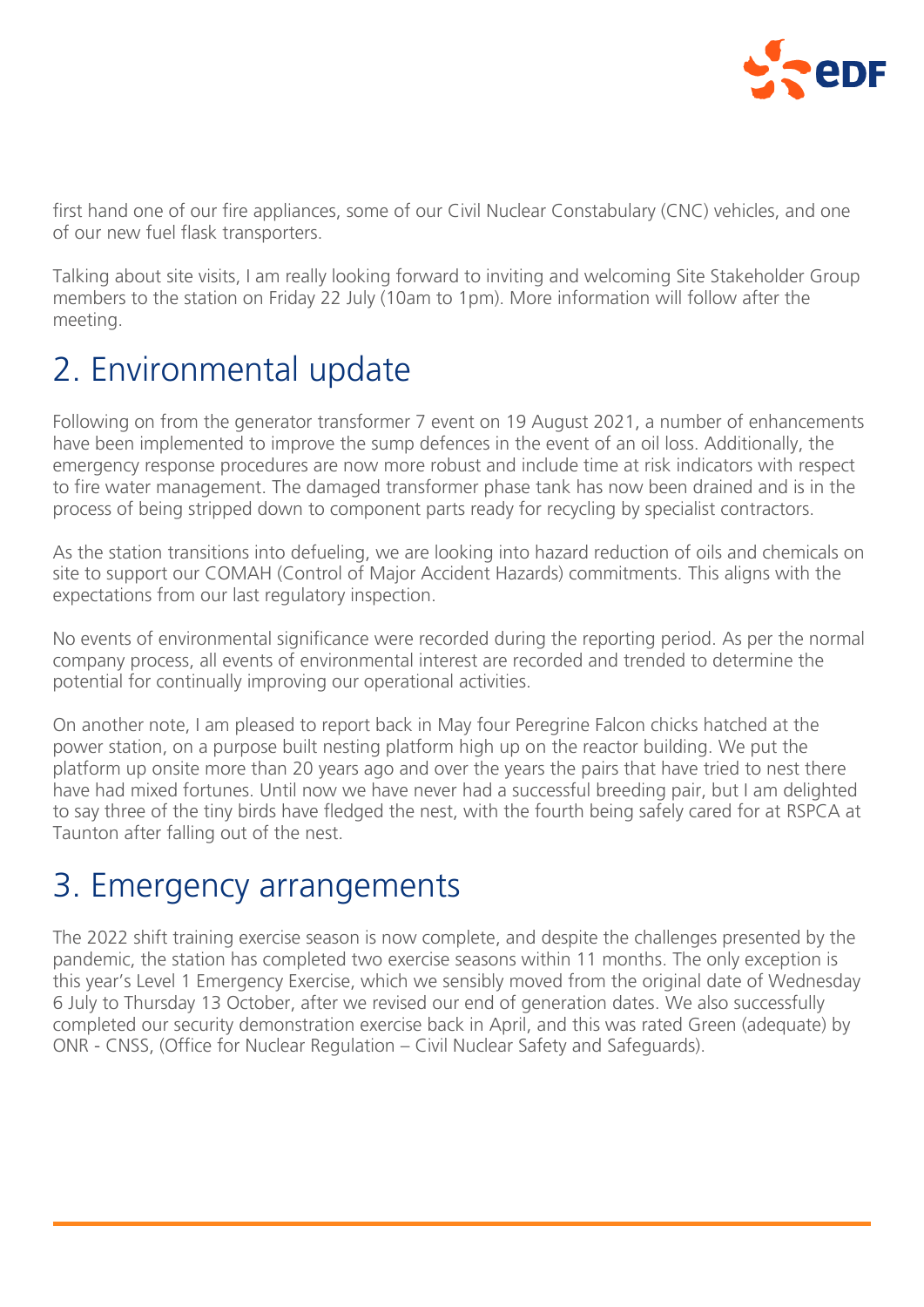

Since the February meeting, there have been two ambulances called to site - one for an individual who was taken unwell at work, and the other as a precautionary measure for an individual who sustained a minor electric shock after resting a clipboard on a metal structure. I am pleased to report both have made full recoveries and have since returned to work.

A small fire occurred on a distilled water pump in the turbine 7 basement on 5 April. An individual working close by, discharged a single  $CO<sub>2</sub>$  fire extinguisher onto the affected area, and immediately extinguished the fire. In line with our emergency arrangements, one appliance from Devon and Somerset Fire and Rescue Service attended site as a precautionary measure, and confirmed the fire was out. Nobody was injured during the event, and no adjacent plant damage occurred. Even though it is extremely disappointing the fire occurred in the first place, the rapid response and actions from the station organisation in both discovering and extinguishing the fire were absolutely superb, and I would like to express my thanks to all involved. The fact the fire did not cause any other damage to adjacent parts of the plant is testament to the high housekeeping standards in the affected area. A full investigation was carried out, and the cause traced to an electrical fault.

Even though all national Covid-19 restrictions have been lifted in England, we still continue to monitor levels of any confirmed cases of infection in the station workforce. The station's response is still being managed in the same methodical and controlled way as it has been since the Pandemic began, and we have not seen any evidence of workplace transmission at the site. The station is currently in a position of Reactive Readiness, which means it is business as usual, with contingencies ready to deploy should further control measures be needed in the future, i.e., the appearance of a new variant more resistant to vaccines.

## 4. Production statistics

For the period 13 February 2022 to 12 June 2022, TWh (terawatt-hour) production:

| Reactor 3 | 1.111 |
|-----------|-------|
| Reactor 4 | 1 194 |

Unit Capability Factor (percentage load factor) is based on a rated unit power (RUP) of 485 GNN (Gross Net Net) for reactor 3 and 480 GNN for reactor 4.

- > Reactor 3 84.37% excluding losses from planned shutdowns and refuelling
- > Reactor 3 79.51% no allowance for planned events, including refuelling
- > Reactor 4 89.85% excluding losses from planned shutdowns and refuelling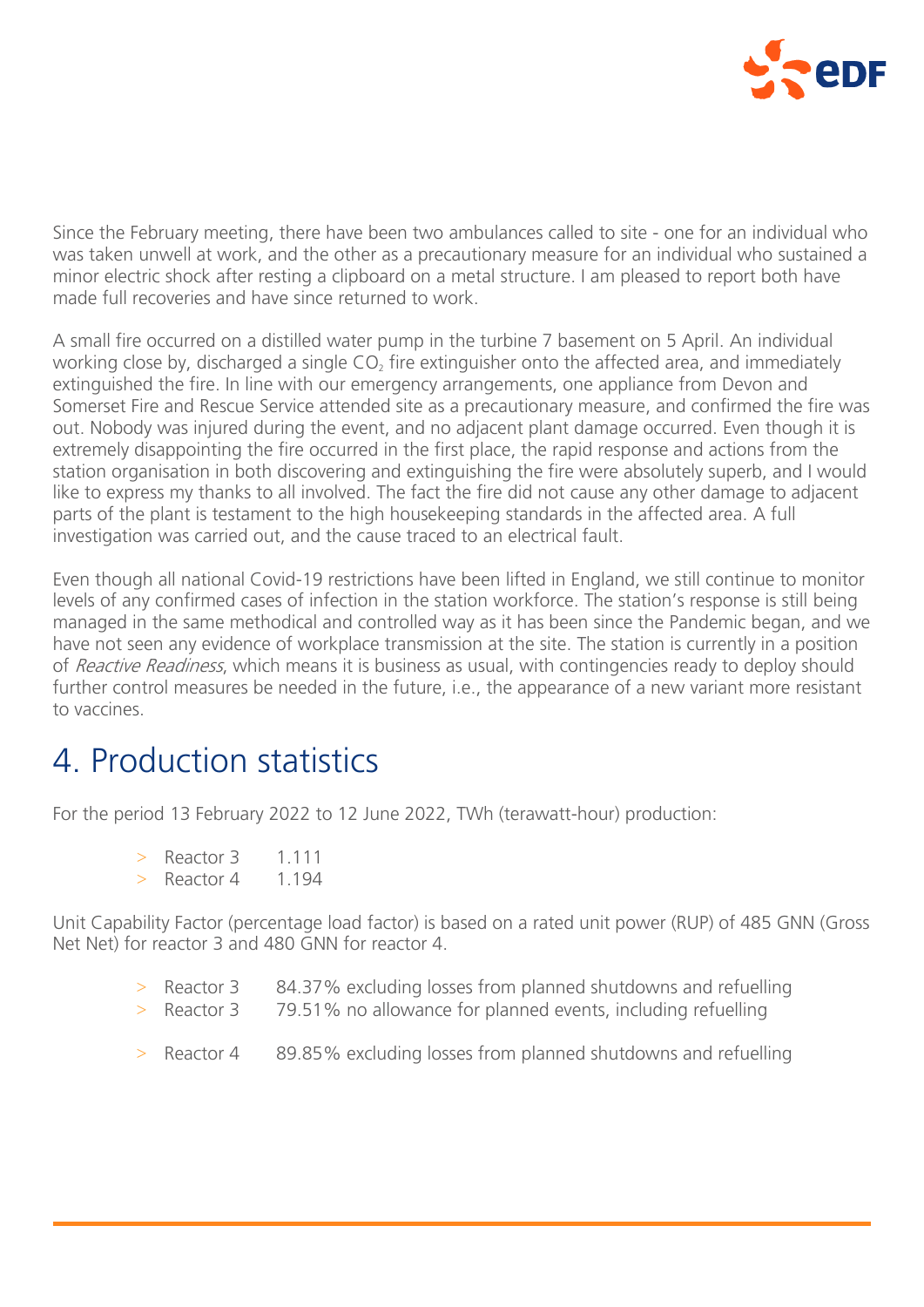

#### > Reactor 4 86.35% no allowance for planned events, including refuelling

**Number of channels re-fuelled on both units:** 24 plus 14 shuffled channels. The last ever planned refuelling campaigns took place on reactor 3 over the weekend of 21/22 May 2022, and on reactor 4 over the weekend of 23/24 April 2022.

Since the station first synchronised back in February 1976, as part of our refuelling operations 2,460 fuel assemblies have been loaded into the two reactors, comprising 19,680 fuel elements made up of 708,480 fuel pins.

**Number of flasks despatched:** As part of our defueling preparations, we have been making optimisation enhancements to our fuel flask infrastructure to safely meet the demands of increased flask traffic associated with enhanced defueling. The flask hall and corridor are being modified and we are increasing the number of multi-purpose flask processing bays from one to three. This work has meant we have not despatched any fuel flasks to Bridgwater Rail Head throughout the reporting period.

In addition, we have taken delivery of four new fuel flask transporters to help the station with the enhanced defueling and fuel despatch arrangements.

On 24 May we identified a maintenance schedule activity relating to a RADOS whole body monitor on the charge hall, which had inadvertently been missed due to a process anomaly. As soon as the issue was identified, it was immediately rectified. This event was rated as level 0 on the International Nuclear Event Scale (below scale and of no safety significance). Events on a nuclear site are rated according to the International Nuclear Event Scale (INES), which is rated from 0 to 7, with 7 being the highest.

### 5. Staff

- > 469 full-time EDF employees
- > 8 ex-Horizon apprentices
- > 19 agency staff
- > 200 full-time contract staff

### 6. Community relations

#### **Sponsorship and Donations**